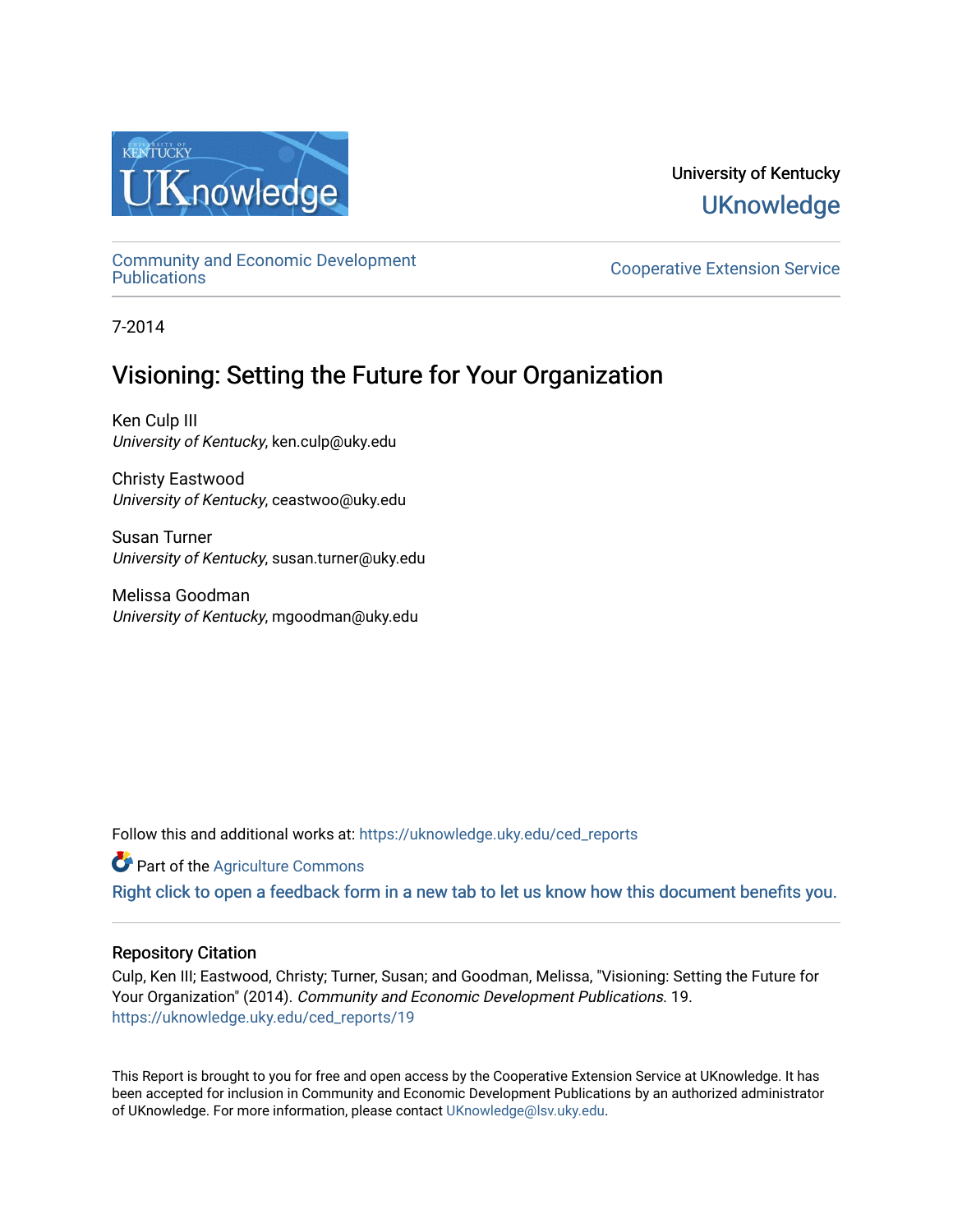#### COOPERATIVE EXTENSION SERVICE

**UNIVERSITY OF KENTUCKY COLLEGE OF AGRICULTURE, FOOD AND ENVIRONMENT, LEXINGTON, KY, 40546**

CLD2-2-4H







#### **Facilitator's Guide**

### Visioning *Setting the Future for Your Organization*

*It is a terrible thing to see and have no vision. —Helen Keller*

#### **Rationale:**

In order to effectively address the future, an organization cannot underestimate the importance of developing a vision statement.

#### **Program Goal:**

4-H councils, clubs, and groups should develop the skills and knowledge necessary to create an effective vision statement for organizational focus and future growth and success.

#### **Program Objectives:**

- Differentiate and describe the differences between vision and mission statements.
- Utilize a step-by-step process to create a vision statement.
- Identify the pitfalls/hazards when developing a vision statement.

#### **Pre-Program Preparation:**

- Read and make copies of the *Visioning: Setting the Future for Your Organization* KELD factsheet (CLD2-2).
- Print out *Vision vs. Mission* handout for Activity 1 (one per group of 3–5).
- Print copies of *Step by Step: Create a Vision Statement Handout* for Activity 2 (one per participant).
- Bring pens and markers.
- Secure flip chart paper.

#### **Introduction:**

A vision statement outlines the desired future state of an organization; it offers a picture of what could be and encourages the organization to move toward that image. When a vision statement is developed, utilizing a process that engages an organization's members and leadership, it becomes a tool of empowerment. A vision statement reflects the core values of the organization.

#### *Introductory Activity:*

Read the following quote to the group: *"It is a terrible thing to see and have no vision."* —Helen Keller.

- **Pose** the following questions for group discussion: • Describe attributes of a successful group or orga-
- nization. • Describe attributes of an unsuccessful group or
- organization. • Ask the members to respond with different attributes to introduce the importance of a clear vision statement within an organization.

**Respond:** "Success or failure can be tied to the organization's vision statement. Organizations without a vision statement or whose vision statement is not aligned with the organization's purpose often end in failure. Understanding how visioning and an effective vision statement affect the success of an organization is the first step toward empowerment and successful action in the future."

This leadership curriculum was developed by 4-H Youth Developement agents with University of Kentucky specialists. Examples in the guide are geared toward an 4-H audience. This guide may be reproduced or modified for educational or training purposes and used with other audiences.

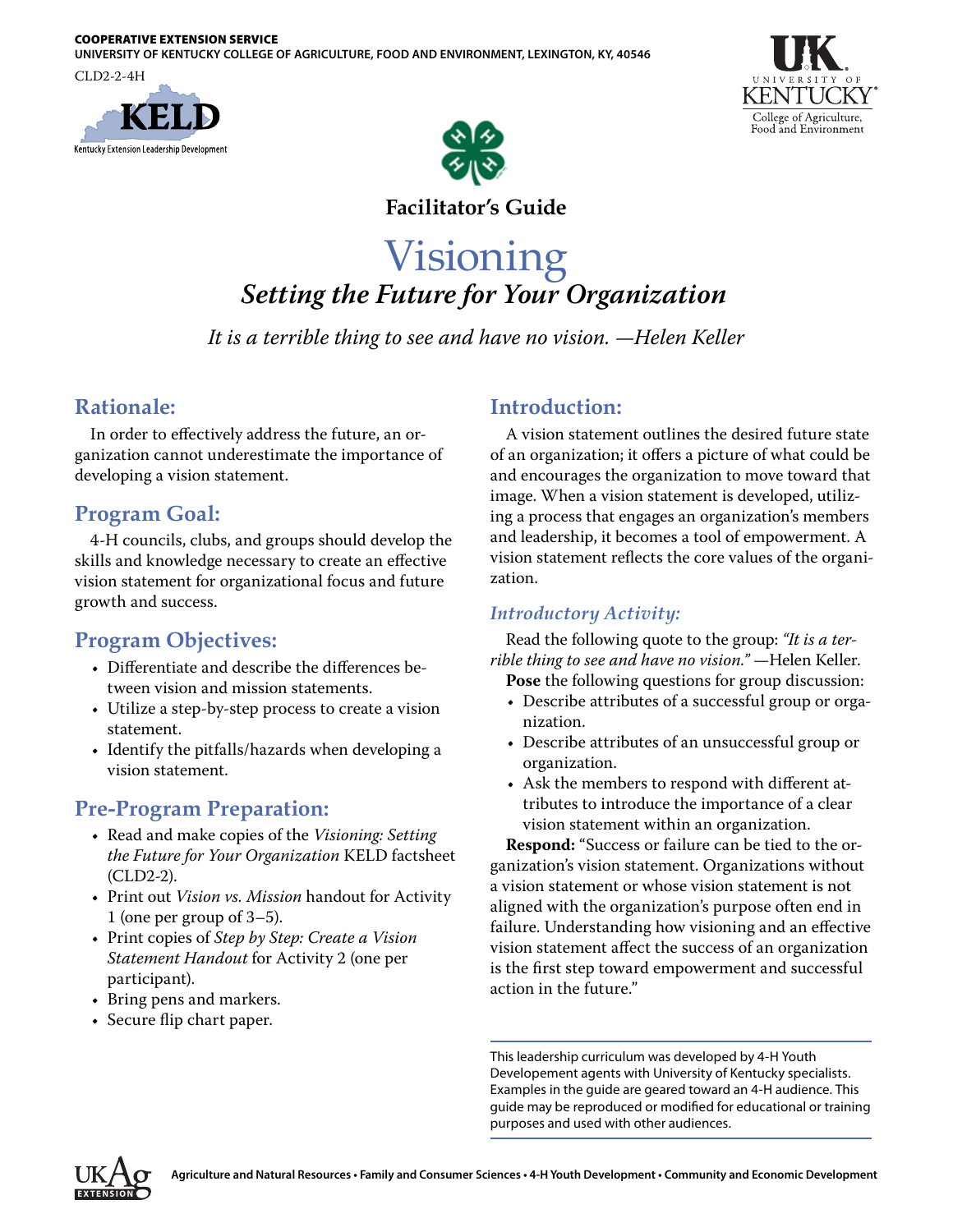#### **Objective 1: To differentiate and describe the differences between vision and mission statements.**

**Discuss** the difference between vision and mission statements.

**Share:** In essence, a vision statement outlines the desired future state of an organization. The question an organizational vision statement answers is: "What do we want our organization to be?" The vision statement should reflect the core values of an organization.

What a **vision statement** does:

- Serves as a catalyst for change
- Links people to activities that span across the organization
- Facilitates planning and goal setting
- Sets priorities for the organization

A **mission statement** describes the "business" of the organization, identifies the organization's products or services, and defines the market in which it operates and the public image of the organization. Essentially, the mission statement answers the question: "Why does this organization exist?"

#### *Learning Activity 1: Vision vs. Mission*

Separate into small groups of two to four (depending on the size of the group). Review with the group the vision and mission statement definitions. Distribute copies of the *Mission vs. Vision Handout for Activity 1* (one per group). To complete the worksheet, each group must indicate whether each statement is a vision or a mission and mark "VS" or "MS" appropriately. When all groups have finished, review each example and ask a group to explain their answer to the larger group. To complete the activity, the facilitator should ask questions such as:

- Why is it important to distinguish between a vision and mission statement?
- What is the value behind a vision or mission statement?
- How does this apply to 4-H?

#### **Objective 2: To utilize a step-by-step process to develop a vision statement**

Review the step-by-step process to develop a vision statement (listed below) to begin the visioning process.

*• Involve the right people in the visioning process.* Determine the key stakeholders that need to be part of the visioning process. Include Extension professionals, volunteers, council leadership, youth, elected officials, community partners,

representatives of business and industry, clergy, education, law enforcement and social services, as well as anyone who might have ideas to contribute in the implementation process.

- *• Plan for an effective meeting.* The following factors should be considered when planning a visioning process:
	- » Schedule at least one half to one full day.
	- » Reserve an off-site location, if possible.
	- » For organizations with several groups or clubs, a face-to-face meeting is absolutely necessary.
	- » Utilize a neutral facilitator (someone to lead the visioning process). The organization's leader should be an active participant in the visioning process. Involve the selected facilitator in ALL aspects of the planning process.
- *• Set the stage.* Send documents (current vision and mission statements, organizational by-laws, results of a SWOT analysis or assessment inventory, etc.) to participants to review ahead of time, encourage participants to come to the meeting prepared, and consider bringing in a guest speaker or two to set the stage. All of these are will provide the foundation for a successful result.
- *• At the beginning of the visioning meeting, review the agenda and process and set ground rules.* Setting the tone early sets the stage for how the rest of the day will flow.
- *• Develop and utilize a process that encourages full participation, openness and creativity.* Successful visions are developed using an effective and well-thought-out visioning process. Below is a general example:
	- » Explain or define a vision statement.
	- » Either singly or in small groups have the participants brainstorm (using the following questions). Imagine what this team or organization could look like three to five years from now. What would success look like? What would they love to achieve? If they were to pick up a newspaper three to five years from now, what would the headline say about what this group has accomplished? Allow 30 minutes.
	- » Have each person/group report to the larger group. Make sure the leader of the organization goes last (to keep the process unbiased).
	- » Record key phrases on a flip chart. Make sure to clarify, not evaluate.
	- » Have participants vote on their favorite phrases.
	- » Begin reviewing phrases that received the most votes. Check for agreement.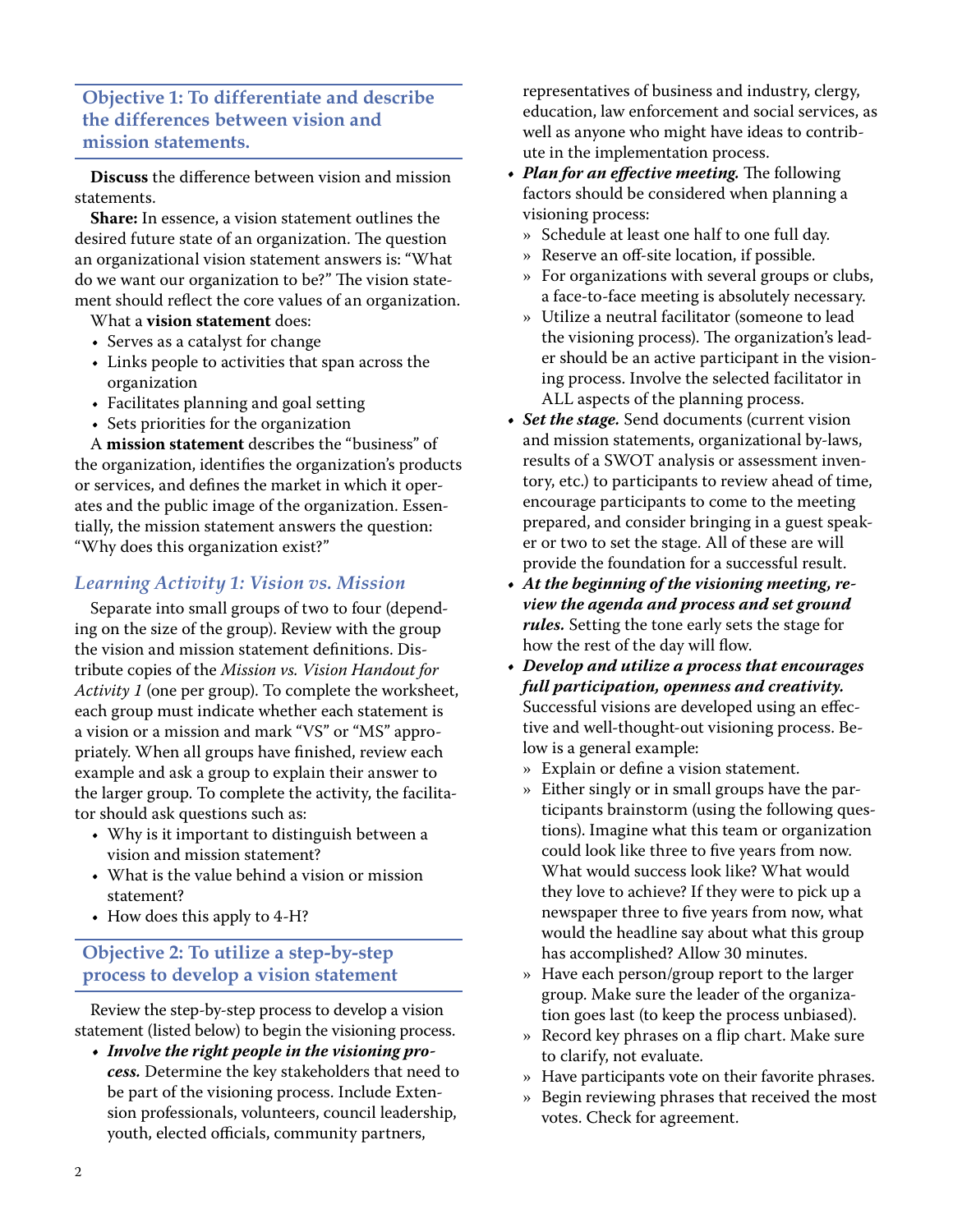- » If consensus (on an overall vision statement) can't be reached in a timely manner, the facilitator should offer alternatives such as appointing a small committee to work on a draft and circulating it electronically for feedback, then repeating the process until consensus is reached.
- *• Communicate the vision statement and develop an action plan to make it a reality.* A vision is only a daydream without set goals and action plans. Bring it alive to inspire members of your organization using images, metaphors and stories.

#### *Learning Activity 2: Step by Step - Creating a Vision Statement*

Distribute copies to each participant of the *Step by Step: Creating a Vision Statement* handout for group members to use to take notes. (Have a flip chart and markers ready to transcribe the final version of the vision statement (see Step 4 on the fact sheet).

Lead a brainstorming session utilizing the steps on pages 2 and 3 of the fact sheet *Visioning: Setting the Future for Your Organization* (CLD2-2) to create an effective vision statement for your County 4-H program.

**NOTE:** It is important to complete the process and display the final vision statement. If you reach a final vision statement in that same meeting, make sure you transcribe it on the flip chart and display it for all to see. If you don't reach consensus on a final vision statement at the initial meeting, begin the next meeting with the vision statement prominently displayed. Whatever process you decide to utilize, it is important that the group sees the final version of the vision statement, both to provide closure for the process and to inspire progress toward the future.

#### **Objective 3: To develop an awareness of the pitfalls/hazards when developing a vision statement.**

Share the pitfalls to avoid when planning for a visioning process.

- Avoid a one-size-fits-all statement that includes shallow, nice-sounding clichés.
- Develop a vision statement with the intent to use it for planning or decision-making purposes (not as an empty process).
- Too often the task of developing a vision statement is delegated to a committee. That doesn't work! There needs to be involvement from as many individuals within the organization as is reasonably possible. Your team or organization needs a shared vision, not something that only a few people own.
- When developing a vision statement, be bold, forceful and forthright. Stand for something important and inspiring! Don't strive to be average or complacent. Invoke pride in the organization; encourage everyone involved in the process to be creative. Become the best at whatever your organization seeks to accomplish.

#### *Learning Activity 3: Final Draft—Pitfall Free*

To be free of the pitfalls encountered when writing a vision statement, your organization will need to conduct a review discussion activity.

**Instructions**: Write the vision statement your group created in Learning Activity 2 on a piece of flip chart paper or screen. Ensure that group members have a clear view. Lead the group in answering the following review questions:

- Can our vision statement be applied to another organization? Remind them: If so, our work is not done and a second draft may be needed.
- Does our organization's vision statement include tired clichés?
- What will it take to make this vision a reality?
- Does this vision statement inspire people? Does it inspire us?
- Were enough people included in the process? Was the process open without being tied to a decision-making process?
- At the end of this review activity, ask the group if the vision statement is acceptable to the group and discuss how this process was helpful.

#### **Summary:**

Understanding the difference between a vision and a mission statement, using an appropriate step-by-step process, and being aware of the hazards when developing an organizational vision statement are important aspects to consider when working to achieve the best vision possible for your organization.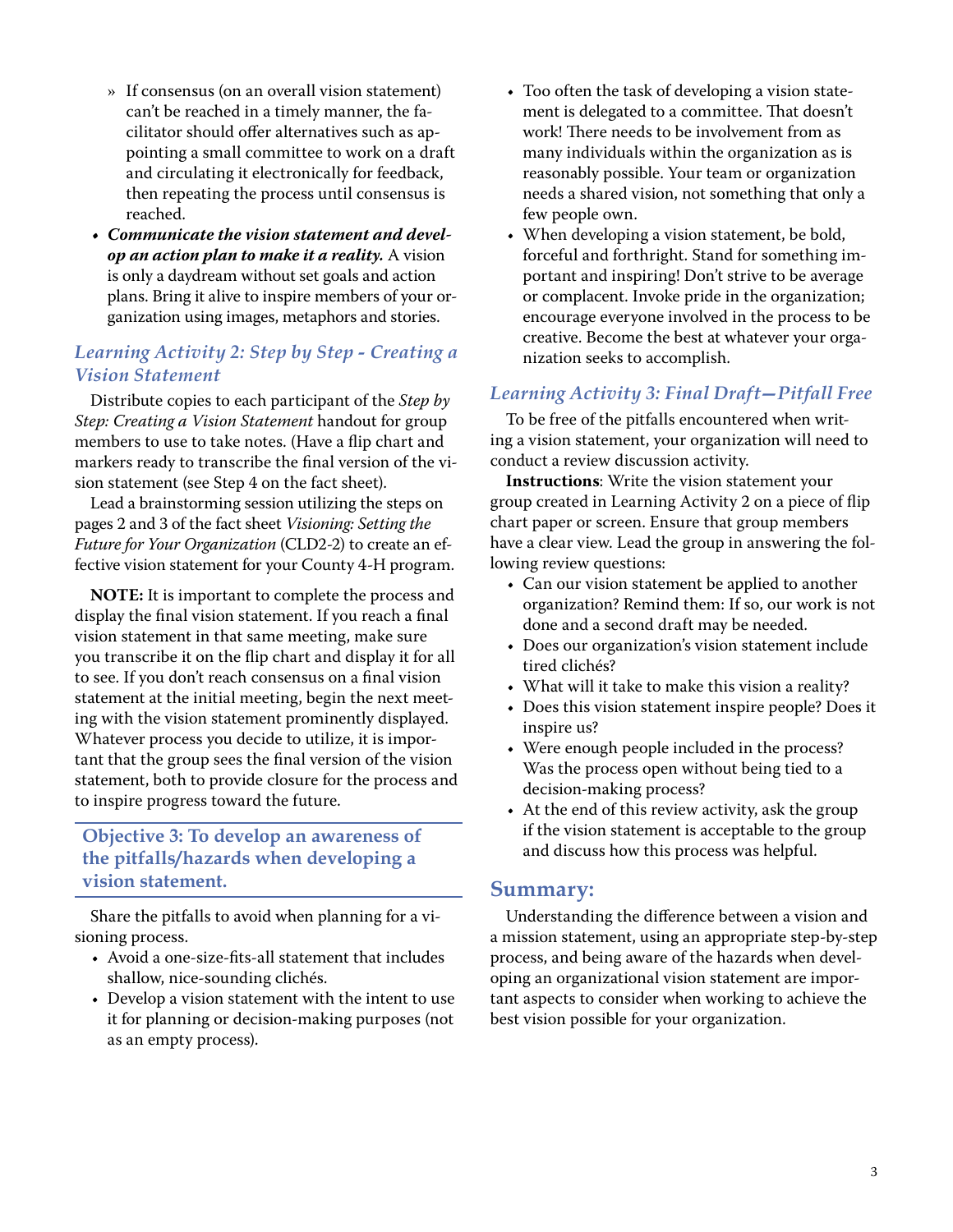#### **References:**

- Ricketts, K. (2012) Visioning: Setting the Future for Your Organization (CLD2-2).
- Kentucky Cooperative Extension Service homepage at: <http://ces.ca.uky.edu/ces/>.
- Kentucky Cooperative Extension Service manual (n.d.) at: [http://ces.ca.uky.edu/extensionmanual/](http://ces.ca.uky.edu/extensionmanual/node/7) [node/7](http://ces.ca.uky.edu/extensionmanual/node/7).
- University of Kentucky Statement of Vision, Mission and Values at: [http://www.uky.edu/Provost/stra](http://www.uky.edu/Provost/strategic_planning/files/0609Plan.pdf)[tegic\\_planning/files/0609Plan.pdf](http://www.uky.edu/Provost/strategic_planning/files/0609Plan.pdf).
- Mission and Vision of UK Health Care. Found at: http://ukhealthcare.uky.edu/about/leadership/ Mission—Vision.aspx#.UDsoQqBn3-Y.
- Maurer, R. (2009). How to Create a Vision Statement, from the Building Capacity for Change Sourcebook. Found at: [http://www.rickmaurer.com/wp/wp](http://www.rickmaurer.com/wp/wp-content/uploads/2011/01/CreatingVision.pdf)[content/uploads/2011/01/CreatingVision.pdf.](http://www.rickmaurer.com/wp/wp-content/uploads/2011/01/CreatingVision.pdf)

Adapted by: Ken Culp, III, Principal Specialist for Volunteerism, Department of 4-H Youth Development and Adjunct Associate Professor, Department of Family Sciences; Christy Eastwood, Boone County Extension Agent, 4-H Youth Development; and Susan Turner, Monroe County Extension Agent, 4-H Youth Development, from original materials developed by: Melissa Goodman, Extension Agent for Family and Consumer Sciences, Hickman County.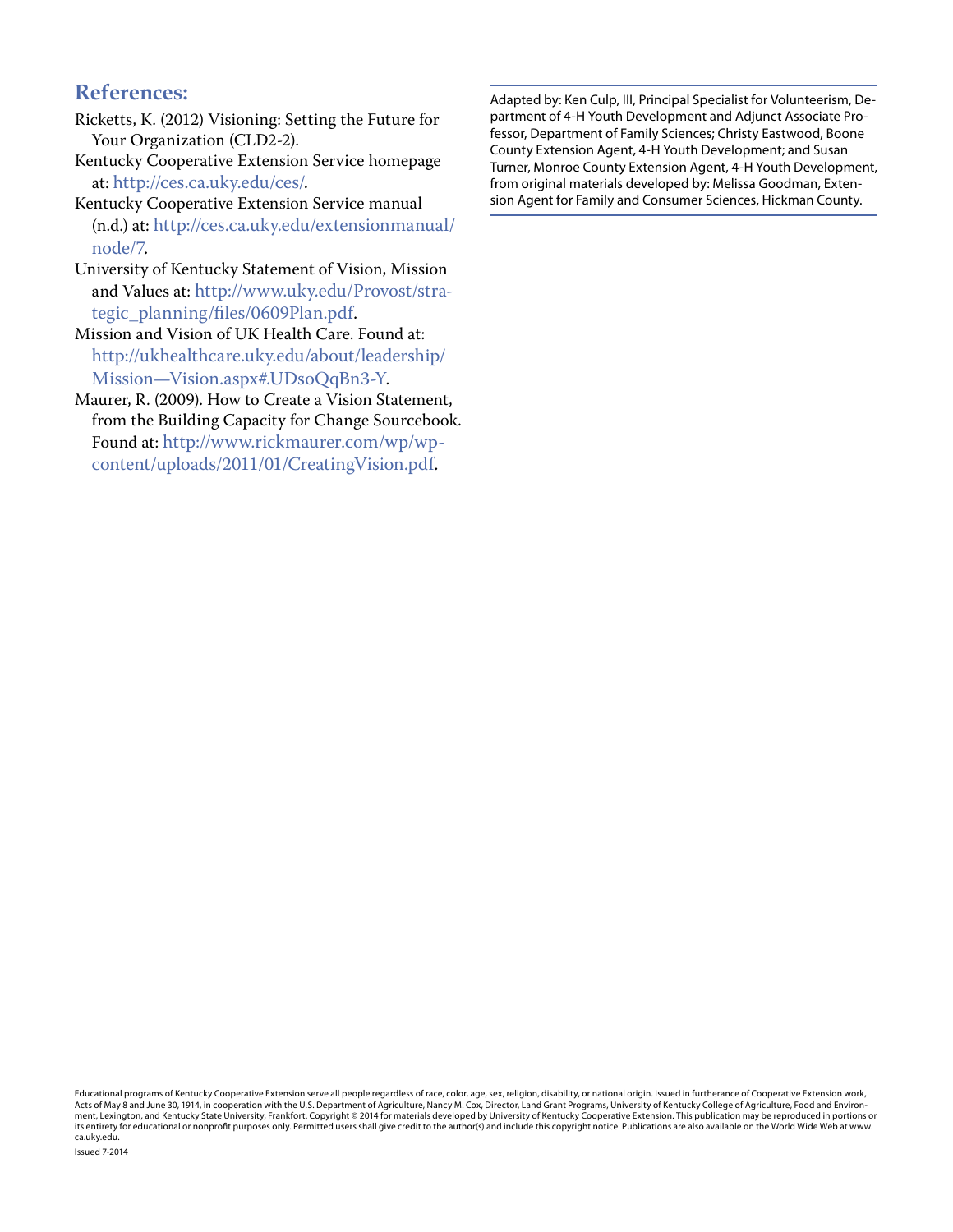

# Vision vs. Mission Handout for Activity 1

"UK HealthCare is committed to the pillars of academic health care—research, education and clinical care. Dedicated to the health of the people of Kentucky, we will provide the most advanced patient care and serve as an information resource. We will strengthen local health care and improve the delivery system by partnering with community hospitals and physicians. We will support the organization's education and research needs by offering cutting edge services on par with the nation's best providers."

"The Kentucky Cooperative Extension Service serves as a link between the counties of the Commonwealth and the State's land grant universities to help people improve their lives through an educational process focusing on their issues and needs."

"The University of Kentucky will be one of the nation's 20 best public research universities, an institution recognized world-wide for excellence in teaching, research and service and a catalyst for intellectual, social, cultural and economic development."

"The Kentucky Cooperative Extension Service is the educational resource for all Kentuckians that serves as a catalyst to build better communities and improve quality of life."

"The University of Kentucky is a public, research-extensive, land grant university dedicated to improving people's lives through excellence in teaching, research, health care, cultural enrichment and economic development. The University of Kentucky:

- Facilitates learning, informed by scholarship and research;
- Expands knowledge through research, scholarship and creative activity;
- Serves a global community by disseminating, sharing and applying knowledge.

The University, as the flagship institution, plays a critical leadership role for the Commonwealth by contributing to the economic development and quality of life within Kentucky's borders and beyond. The University nurtures a diverse community characterized by fairness and equal opportunity."

"The \_\_\_\_\_\_\_\_\_\_\_\_\_\_\_\_\_\_\_\_ of UK HealthCare is to achieve national recognition as a Top 20 public academic health center, providing optimal multidisciplinary health care and developing advanced medical therapeutics for the people of Kentucky and surrounding regions."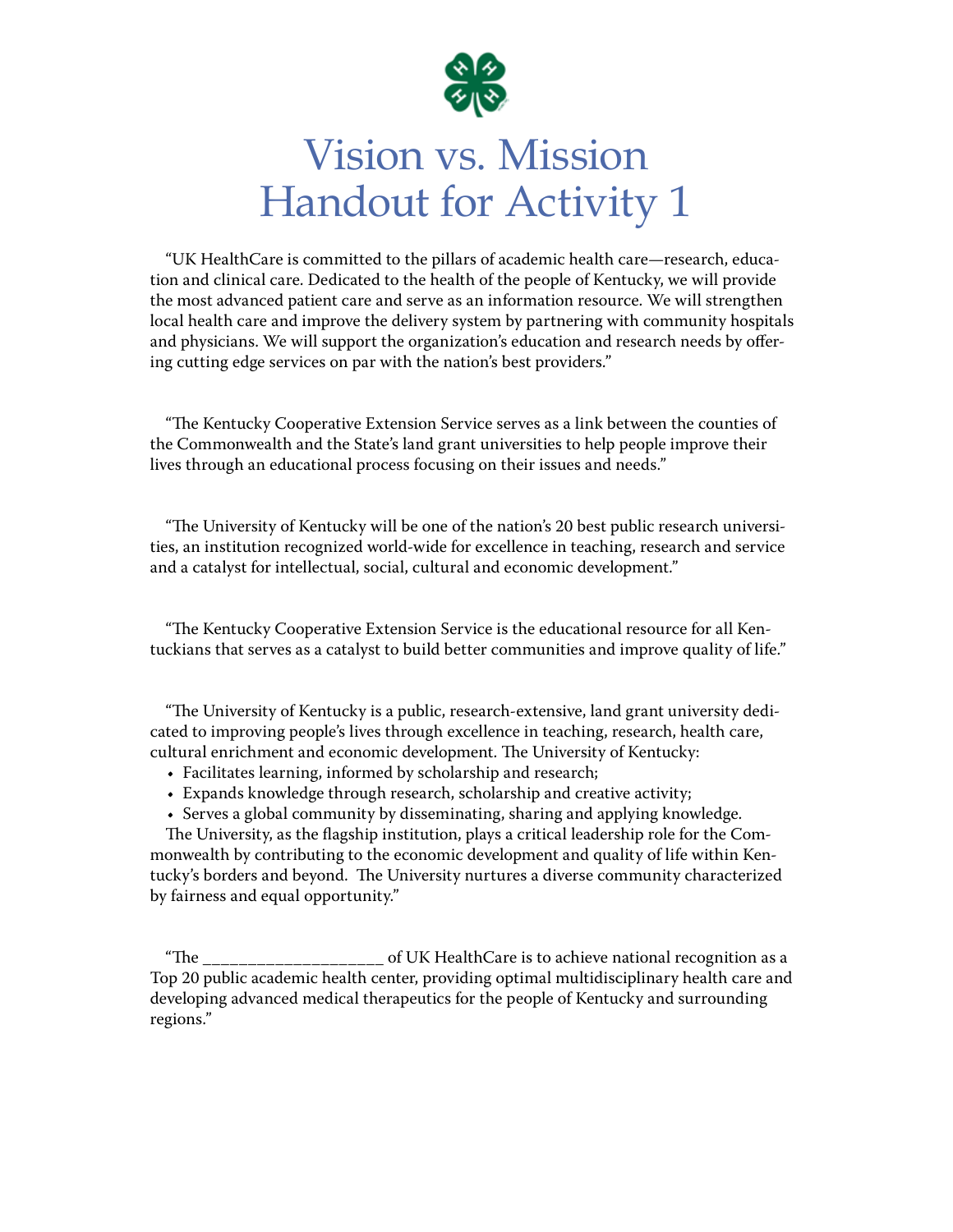

## Vision vs. Mission Handout for Activity 1 - Answers

"UK HealthCare is committed to the pillars of academic health care – research, education and clinical care. Dedicated to the health of the people of Kentucky, we will provide the most advanced patient care and serve as an information resource. We will strengthen local health care and improve the delivery system by partnering with community hospitals and physicians. We will support the organization's education and research needs by offering cutting edge services on par with the nation's best providers." *Mission*

"The Kentucky Cooperative Extension Service serves as a link between the counties of the Commonwealth and the State's land grant universities to help people improve their lives through an educational process focusing on their issues and needs." *Mission*

"The University of Kentucky will be one of the nation's 20 best public research universities, an institution recognized world-wide for excellence in teaching, research and service and a catalyst for intellectual, social, cultural and economic development." *Vision*

"The Kentucky Cooperative Extension Service is the educational resource for all Kentuckians that serves as a catalyst to build better communities and improve quality of life." *Vision*

"The University of Kentucky is a public, research-extensive, land grant university dedicated to improving people's lives through excellence in teaching, research, health care, cultural enrichment and economic development. The University of Kentucky

Facilitates learning, informed by scholarship and research;

Expands knowledge through research, scholarship and creative activity;

Serves a global community by disseminating, sharing and applying knowledge.

The University, as the flagship institution, plays a critical leadership role for the Commonwealth by contributing to the economic development and quality of life within Kentucky's borders and beyond. The University nurtures a diverse community characterized by fairness and equal opportunity." *Mission*

"The \_\_\_\_\_\_\_\_\_\_\_\_\_\_\_\_\_\_\_\_ of UK HealthCare is to achieve national recognition as a Top 20 public academic health center, providing optimal multidisciplinary health care and developing advanced medical therapeutics for the people of Kentucky and surrounding regions." *Vision*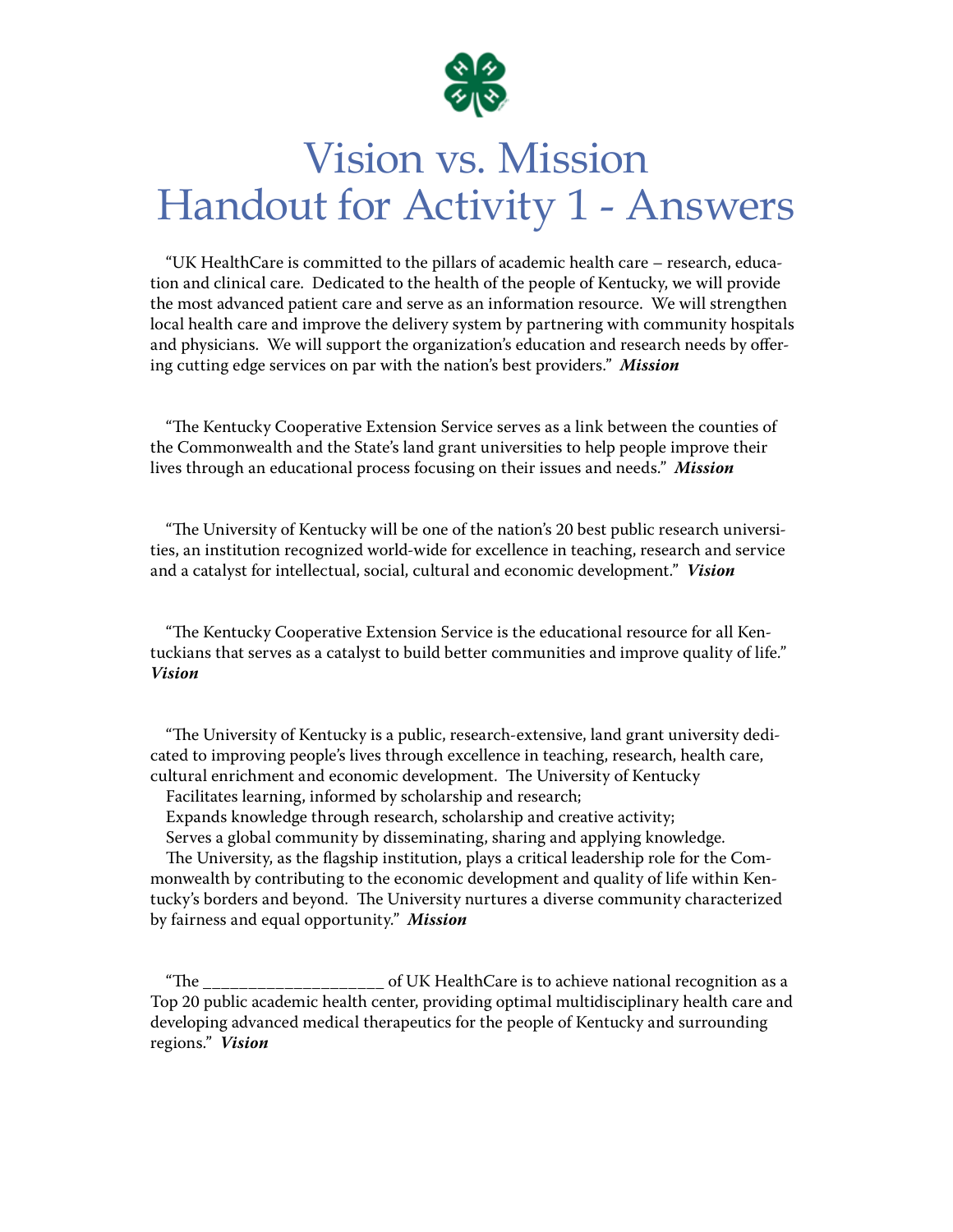

# Step by Step: Create a Vision Statement Handout for Activity 2